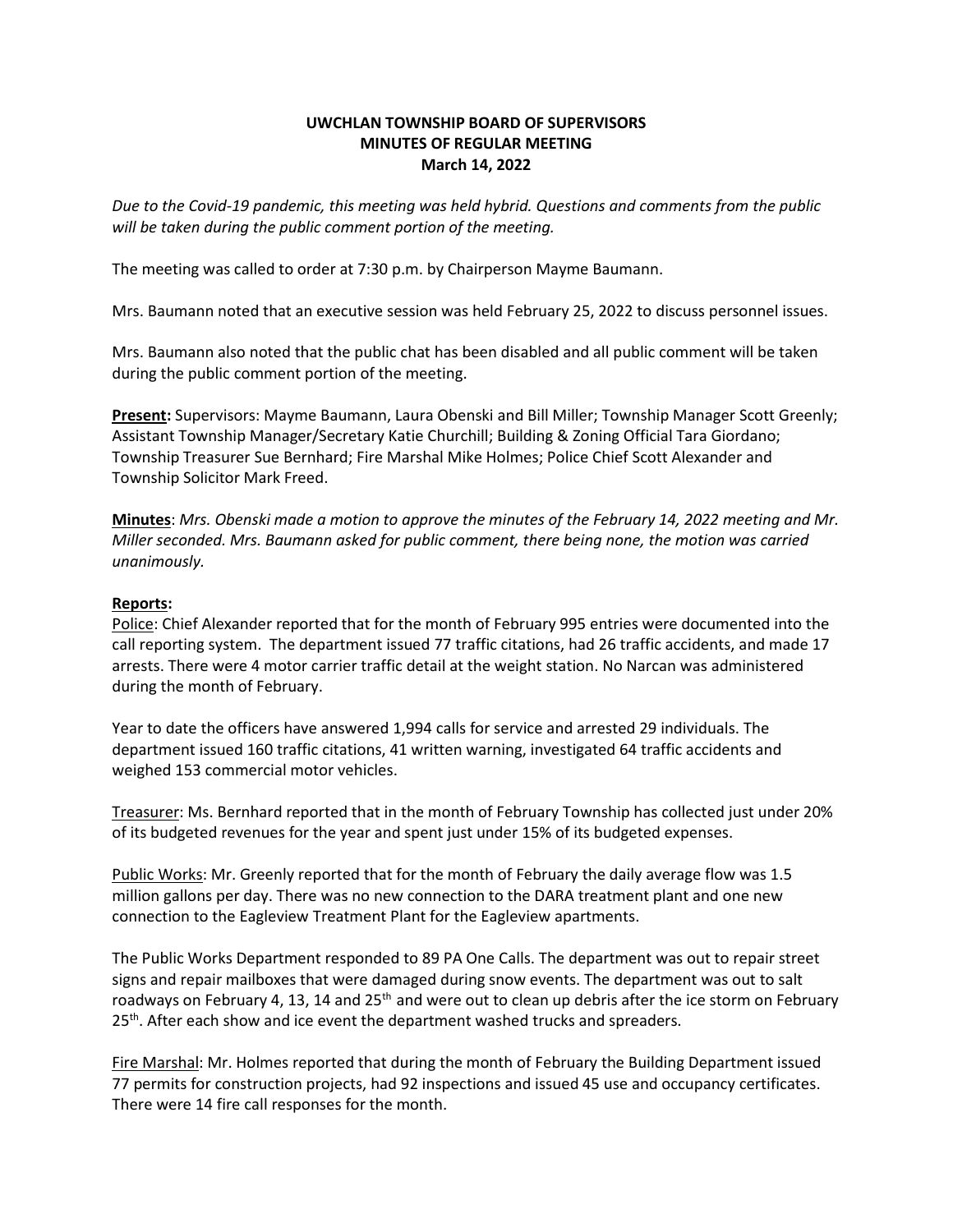Lionville Fire Company: Mr. Holmes reported that the Fire Company responded to 42 alarms during the month of February. Of those, 19 were in Uwchlan Township, 7 in Upper Uwchlan, 4 in West Pikeland, and 12 in other Townships.

Uwchlan Ambulance Corps: For the month of February the department responded to 359 calls and year to date 773 calls, this is up 180 calls since last year.

*Mr. Miller made a motion to approve the reports as given and Mrs. Obenski seconded. Mrs. Baumann asked for public comment. There being none, the motion was carried unanimously.*

Ms. Obenski took a moment to remember the anniversary of the accident on the Pennsylvania Turnpike that claimed the life of firefighter David Good from Lionville Fire Company and injured several others. Ms. Obenski thanked all of the first responders for their service and advocacy since to improve traffic safety procedures.

Ms. Obenski officially welcomed Office Christopher Vasek, the newest member of the Uwchlan Police Department.

## **BUSINESS:**

1. Permission to Advertise Sweeper BID – Mr. Greenly explained that the Township is asking for permission to advertise the non-prevalent wage portion for street sweeping bids for the yearly sweeping done thought the Township.

*Mrs. Obenski made a motion to approve advertisement of the sweeper bid and Mr. Miller seconded. Mrs. Baumann asked for public comment. There being none, the motion was carried unanimously.*

2. Permission to join consortium with West Goshen, East Goshen & Westtown for Line Painting Ms Churchill explained that the Township would like permission to enter a consortium for line painting with West Goshen, East Goshen and Westtown in order to keep costs down for line painting. West Goshen will be placing the bid.

*Mrs. Obenski made a motion to approve joining the West Goshen, East Goshen and Westtown consortium for line painting and Mr. Miller seconded. Mrs. Baumann asked for public comment. There being none, the motion was carried unanimously.*

3. Shamona Park Main Surveillance System –

Mr. Greenly explained that there has been a significant problem with vandalism in the parks. The township would like to begin installing survelance cameras in parks to help deter and identify those parties involved. This reqest if specifically for Shamonna Main Park. The Township staff is asking permission to go ahead with the mounted camera and upgrades with in the Township building to moniter the feed from the parks. This project is with Costar at \$18,087.65 for both the instalation at the park and system needed to moniter activity at the Township building.

*Mr. Miller made a motion to approve the purchase of the Shamona Park Main surveillance system and Mrs. Obenski seconded. Mrs. Baumann asked for public comment. There being none, the motion was carried unanimously.*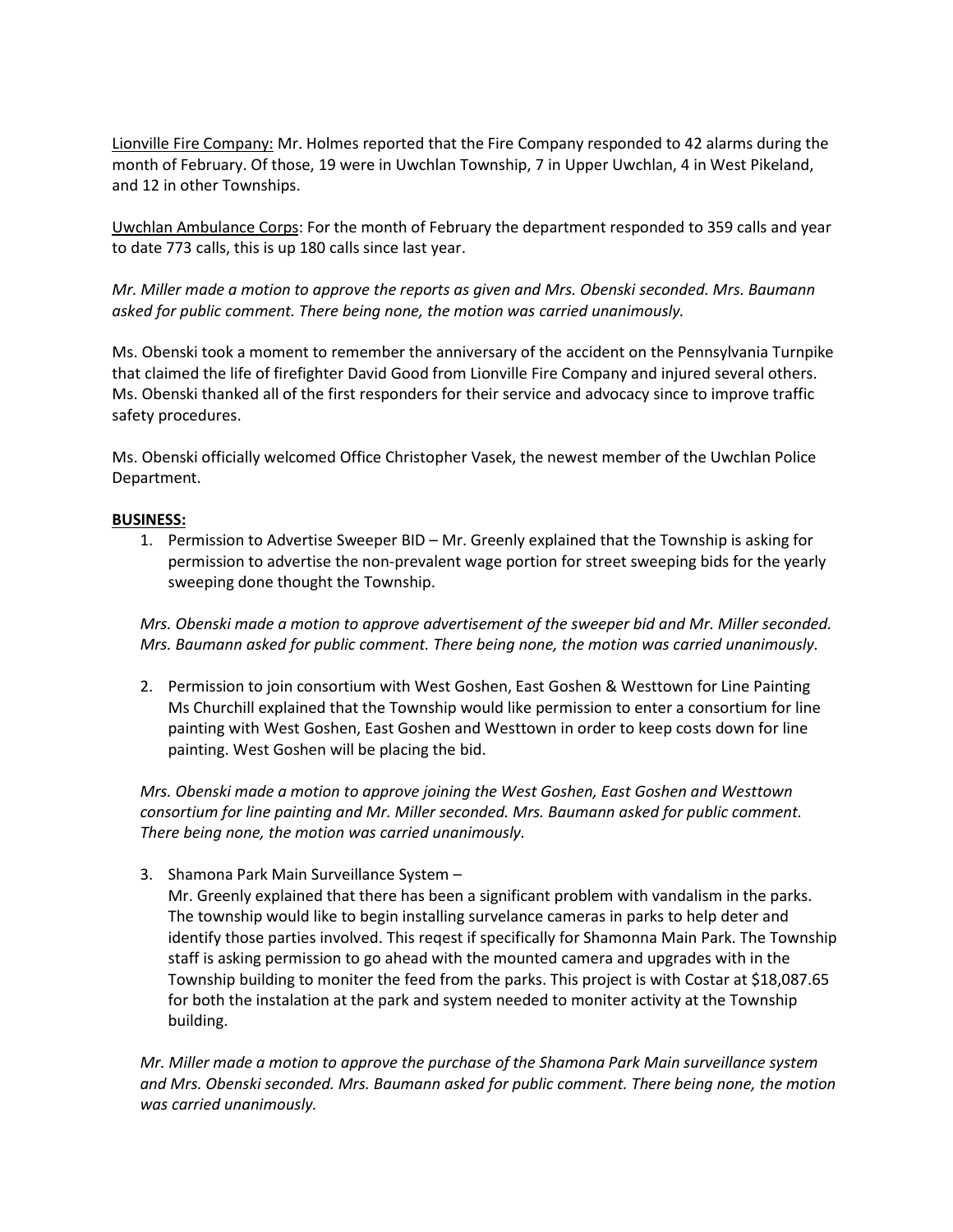4. Rossi – 96 W. Devon Dr. – Request for Extension Until September 30, 2022 – Ms. Giordano explained that the Township recieved a letter from Vic Kelly of Commonwealth Engineers, on behalf of the Rossi group requesting an extention until September 30, 2022. The Township has been in contact with the Rossi group discussing potential alternatives to the land development plan for a proposed shopping center.

*Mrs. Obenski made a motion to grant the deadline extension on the pending Rossi Land Development Plan until September 30, 2022 and Mr. Miller seconded. Mrs. Baumann asked for public comment. There being none, the motion was carried unanimously.*

5. Hankin Group – Eagleview Town Center II – Passive House Modification Request – Ms. Giordano explained that the passive house was approved through Conditional Use and Land Development Plan for Eagleview Town Center II, Phase One. This plan proposed a 30 unit building with 90% energy use reduction. During the design process of the building, the design engineers for Hankin recommended a  $4<sup>th</sup>$  story building which during the reconfiguration will allow for 2 additional units and will stay under the approved 56ft height. In paragraph 9 of the Conditional use Decision, minor modifications to the design are permitted to the plan with Board approval.

*Mr. Miller made a motion to grant the request to permit a minor modification under paragraph 9 of the Eagleview Town Center II Conditional Use Decision regarding building #2 to allow a four-story building with a maximum height of 56 feet and unit count to 32 units and Mrs. Obenski seconded. Mrs. Baumann asked for public comment. There being none, the motion was carried unanimously.*

6. Hankin Group – Eagleview Town Center II – Phase II – Preliminary/Final Land Development Plan Ms. Giordano explained that the proposal for Eagleview Town Center II - Phase II is for the development of Lot 17. This includes a 4 story 82-unit apartment building with 167 parking spaces. This plan was before the Planning Comission on both the February and March meetings. At the February meeting the Applicant had requested a waiver to proceed as Preliminary/Final and the Planning Comission did recomend. In March, they were before the Planning Comission again to go over the review letters. The Planning Comission recomended that the plan be approved contingent on all of the review letters. The Planning Comission also recomemended approval of two additional waivers for plan scale and one for a pipe size less than 18-inches for storm water.

*Mr. Miller made a motion to grant the Preliminary/Final Land Development Plan for Eagleview Town Center II – Phase II, including the requested waivers from section 301.5 of the Township SALDO to allow the plan to proceed as Preliminary/Final, and also sections 402.1.a and 214-25.A.4 of the township SALDO, for the plan scale to be equal to or greater than 1 inch equals 50 ft. and to allow pipe size less than 18 inches diameter for stormwater controls, subject to resolving all outstanding items, comments and recommendations in the Township review letters. Including Letters of EB Walsh dated January 31, 2022 and February 24, 2022; McMahon review letter dated February 21, 2022; Gannett Fleming letter dated February 17, 2022; Theurkauf letter dated February 18, 2022; Stubbe letter dated February 16, 2022; Holmes memo dated February 23, 2022; Police department letter dated January 14, 2022 and Mrs. Obenski seconded. Mrs. Baumann asked for public comment. There being none, the motion was carried unanimously.*

7. Resolution No. 2022-08 - Eagleview Town Center II – Phase II – Lot 1 Preliminary/Final Land